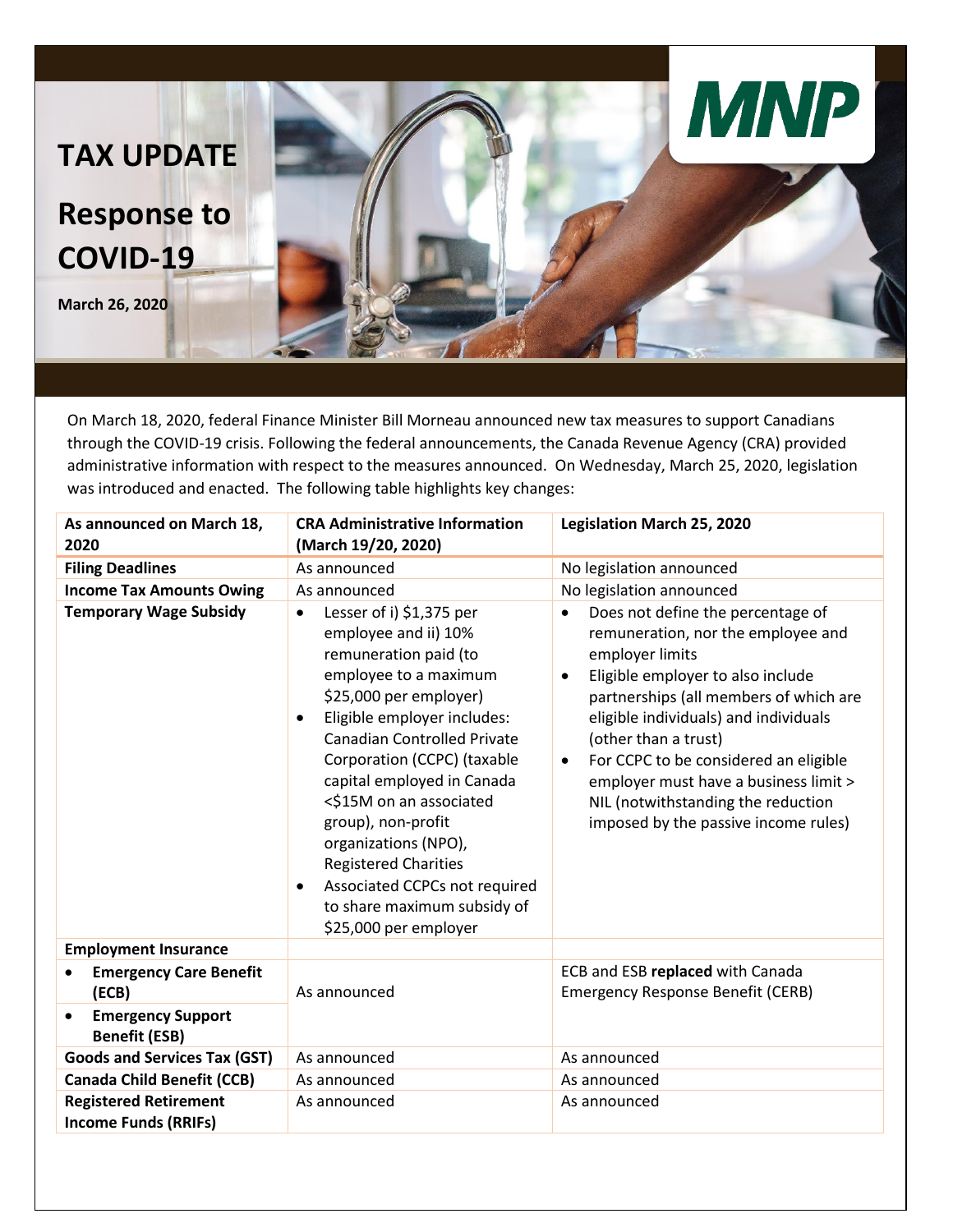## **Temporary Wage Subsidy for Employers**

The Temporary Wage Subsidy for Employers is a three-month measure to help prevent layoffs and support businesses by reducing the amount of payroll deductions required to be remitted.

Eligibility for the Temporary Wage Subsidy is limited to the following employers:

- 1. A CCPC that is entitled to a portion of the business limit for the small business deduction in its last taxation year ending prior to March 18, 2020. The business limit available would be calculated without a reduction that otherwise occurs when passive income exceeds \$50,000 (in the CCPC or in the associated group). CCPCs are only eligible for the subsidy if their taxable capital employed in Canada for the preceding taxation year, calculated on an associated group basis, is less than \$15M.
- 2. An individual (other than a trust)
- 3. A partnership, all members of which are: eligible CCPCs, individuals, partnerships and registered charities
- 4. A non-profit organization exempt from tax
- 5. A registered charity

Eligible employers qualify provided they:

- Employ one or more individuals in Canada;
- Have an existing business number and payroll program account with the CRA on March 18, 2020; and
- Pay salary, wages, bonuses, or other remuneration to an employee.

The subsidy is taxable income to the employer.

## *Calculation of the Subsidy*

The subsidy is a manual calculation, equal to 10 percent of the remuneration paid between March 18, 2020, and June 20, 2020. There is a maximum subsidy amount of \$1,375 per employee, to a maximum of \$25,000 total per employer. These limits were announced by the CRA on March 20, 2020. The new legislation does not define the percentage of remuneration, nor the employee and employer limits; however, it is anticipated that these will be enacted when the prescribing regulations are released.

MNP Insights: It is likely that the numerical limits were not included in the legislation in order to allow the government flexibility to change the amounts if additional support is required by Canadian businesses.

The administrative information provided by the CRA indicated that associated corporations did not have to share the subsidy among its associated group. However, the legislation requires a CCPC to have a business limit greater than nil (not withstanding the reduction imposed by the passive income rules) to be considered an eligible employer.

MNP Insights: In a situation where there is an associated group of companies consisting of, for example, three flower shops (Shop 1, 2, 3): if in the December 31 year end the entire business limit was allocated to Shop 1 and no amount was allocated to Shop 2 and 3, only Shop 1 would be an eligible employer and would benefit from the Temporary Wage Subsidy for Employers. The legislation as it currently reads would suggest that if Shop 2 and 3 were each entitled to even \$1 of the business limit, they would have access to the to the subsidy up to a maximum of \$25,000. There appears to be a disconnect between the information provided by the CRA and this legislation. We are working with the government to provide greater clarity.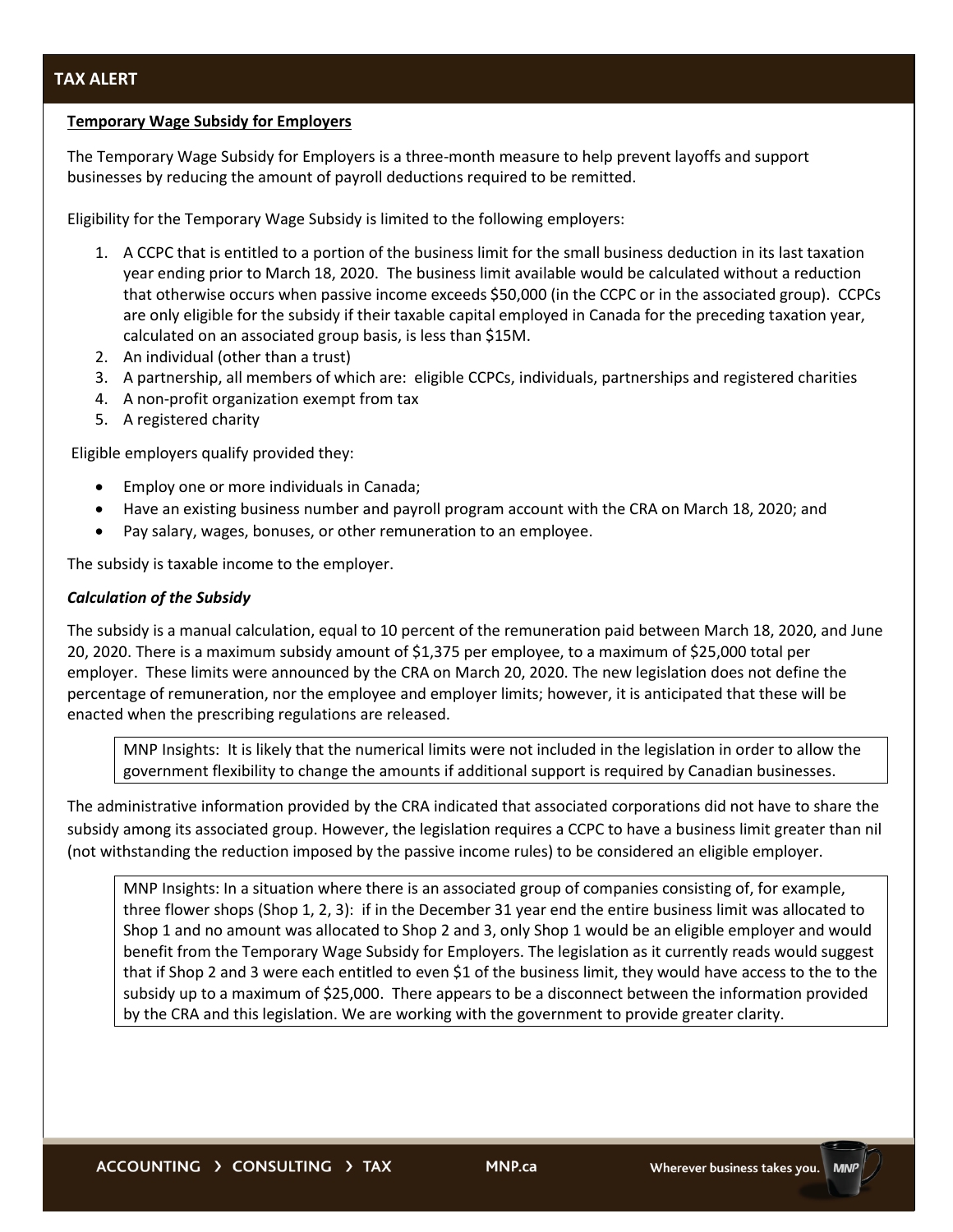# *Receiving the Subsidy*

To receive the subsidy, employers can reduce their current remittance of federal, provincial, or territorial income tax that would otherwise be remitted to the CRA by the amount of subsidy calculated. Quebec income tax withheld cannot be reduced and must continue to be remitted to Revenu Québec.

Remittance reductions can begin in the first remittance period that includes remuneration paid between March 18, 2020, and June 20, 2020. If income taxes deducted are not sufficient to offset the value of the subsidy in a specific period, future remittances can be reduced; this includes remittances that may fall outside of the application period for the wage subsidy (after June 20, 2020).

Eligible employers who choose not to reduce payroll remittances during the year can calculate the temporary wage subsidy on remuneration paid between March 18, 2020, and June 20, 2020, and request that the subsidy be paid to them at the end of the year or transferred to the next year's remittance.

Employers should continue to deduct income tax, Canada Pension Plan contributions and Employment Insurance premiums from salary, wages, bonus or other remuneration paid to employees. The subsidy is only deducted when income tax amounts are to be remitted to the CRA by employers.

# **Important: There is no reduction to the remittance of Canada Pension Plan contributions or Employment Insurance premiums.**

## **Canada Emergency Response Benefit Act (CERB)**

The CERB replaces previously announced EI programs, ECB and ESB, and is intended to be simpler and more accessible to Canadians.

The CERB is a support for workers who have lost income due to reasons related to COVID-19. It is a temporary program that provides \$2,000 per month to a maximum of 16 weeks. The program is set to expire on October 3, 2020. The amount of the benefit is subject to change by government regulation.

Payments received under the CERB will be included in the recipient's taxable income.

# *Who is eligible for CERB?*

A person who is at least 15 years of age, who was a resident of Canada in 2019 and had total income of at least \$5,000 from employment or self-employment in either 2019 or in the 12 months immediately preceding their application.

A person will be eligible, if work has ceased for at least 14 consecutive days within the four-week application period, due to reasons related to COVID-19. The reasons for ceasing work would include not only a lay-off but, sickness, quarantine, closure of business, taking care of an ill family member or taking care of children due to closure of schools and daycares. This program applies to wage earners, contract workers and self-employed individuals who would not otherwise be eligible for EI. In addition, people who are still employed but are not receiving income due to disruption of their work situation due to COVID-19, would also qualify.

A person cannot receive EI benefits (or other income) and the CERB for the same period. As described in the March 25, 2020 Press Release, those who are already receiving EI regular and sickness benefits as of today should not apply for the CERB and will continue to receive their EI benefits. Such person would apply for the CERB once their EI benefits cease and they are unable to return to work due to COVID-19, if prior to October 3, 2020.

ACCOUNTING > CONSULTING > TAX

**MNP.ca**